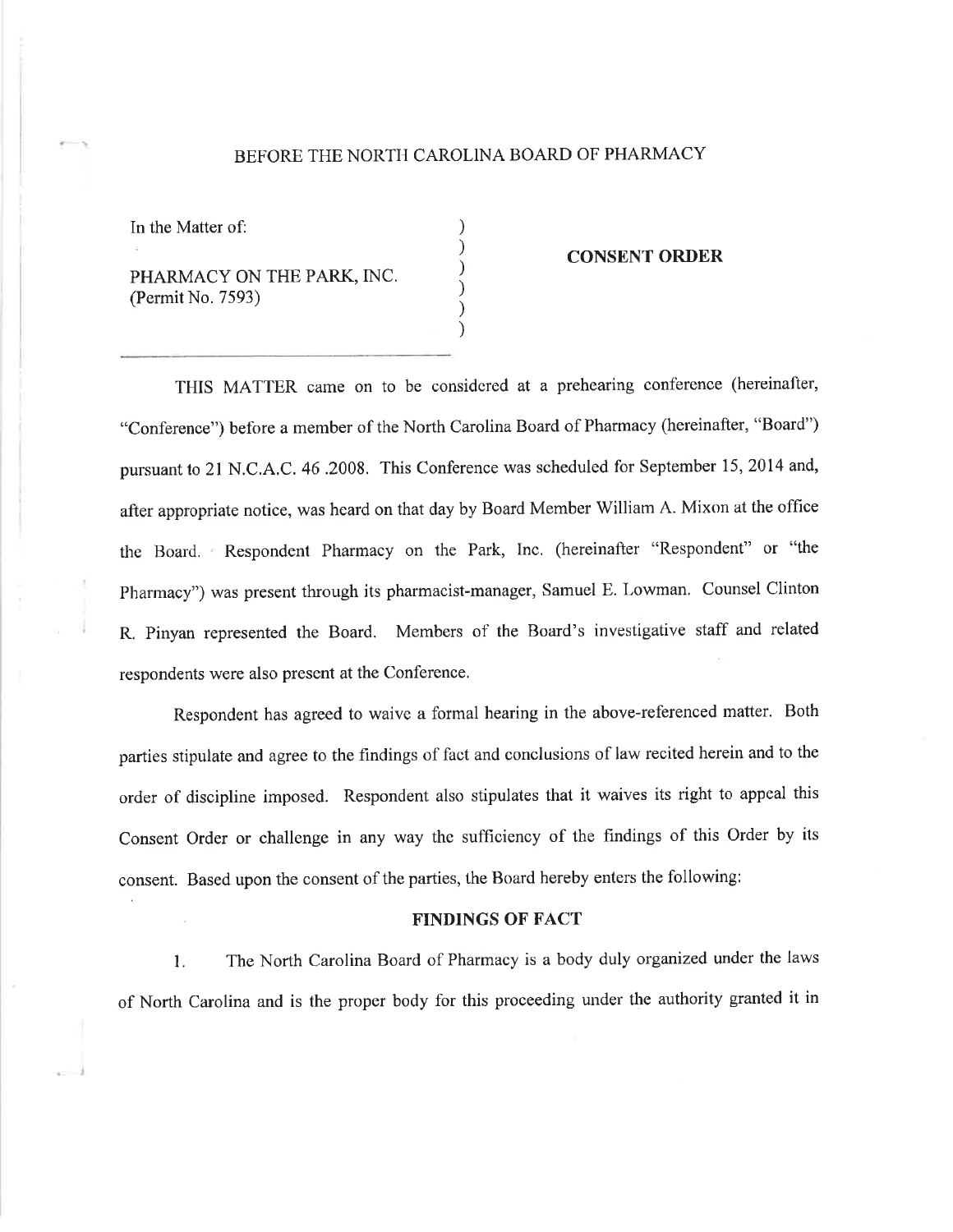Chapter 90 of the General Statutes of North Carolina, and the rules and regulations promulgated thereunder.

2. Respondent Pharmacy on the Park, Inc., located at 457 North Wendover Road, Charlotte, North Carolina, is, and was at all relevant times refened to herein, the holder of Pharmacy Permit No. 7593. The Pharmacy and its employees are, and were at all rclevant times, subject to the rules and regulations of the North Carolina Board of Pharmacy and the laws of the State of North Carolina.

3. When an inspection was conducted on February 18, 2014, the Pharmacy was engaged in the following acts:

a. The Pharmacy lailed to provide suffìcient oversight and guidance to employees to exercise their responsibilities to ensure safe and accurate compounding of preparations consistent with the required standard of care;

b. The Pharmacy failed to maintain adequate policies, procedures, references and quality assurance programs to assure the preparation of compounded medication pursuant to practices consistent with the required standard of care;

c. The Pharmacy failed to adequately supervise compounding personnel to assure the safety and integrity of compounding by, among other things, performing and documenting review, assessment and testing of compounding personnel;

d, The Pharmacy failed to maintain facilities and equipment sufficient for the safe and accurate compounding of preparations, and failed to adequately perform and document testing and cleaning of facilities and equipment sufficient for the safe and accurate compounding of preparations;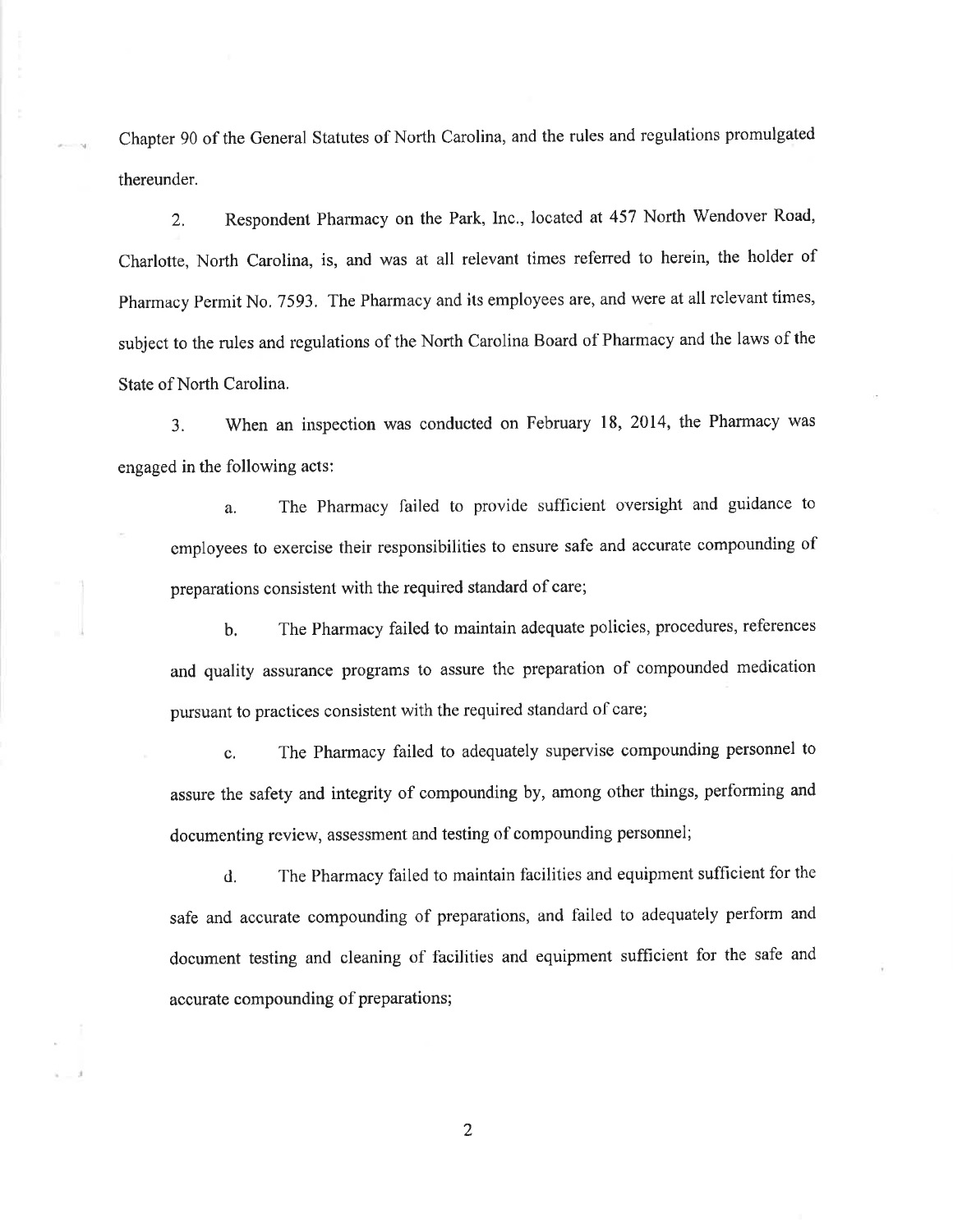e, The Pharmacy failed to ensure that personnel used adequate clothing, protective equipment and cleaning processes sufficient for the safe and accurate compounding of preparations;

f. The Pharmacy failed to maintain adequate documentation to assure that preparations were compounded safely and accurately, including but not limited to records of medication errors, testing, sampling, cleaning, validation and storage and counseling and compounding logs;

g. The Pharmacy failed to establish beyond-use dates consistent with the required standard of care, failed to adequately document the standards used for beyonduse dating, failed to adequately record beyond-use dates and lot numbers, and failed to adequately perform and document potency and stability testing;

h. The Pharmacy used compounding and sterilization practices that did not assure the safe and accurate compounding of preparations and that did not comply with the required standard of care;

i, The Pharmacy failed to perform testing and sampling, and failed to maintain documentation of the same, in order to establish compliance with sterility and toxicity standards sufficient to assure the safe and accurate distribution of compoundcd preparations;

j. The Pharmacy maintained misbranded drugs and failed to separate expired drugs in the pharmacy stock; and

k. The Pharmacy failcd to exercise adequate security of controlled substances and failed to maintain the required biennial inventory of controlled substances,

J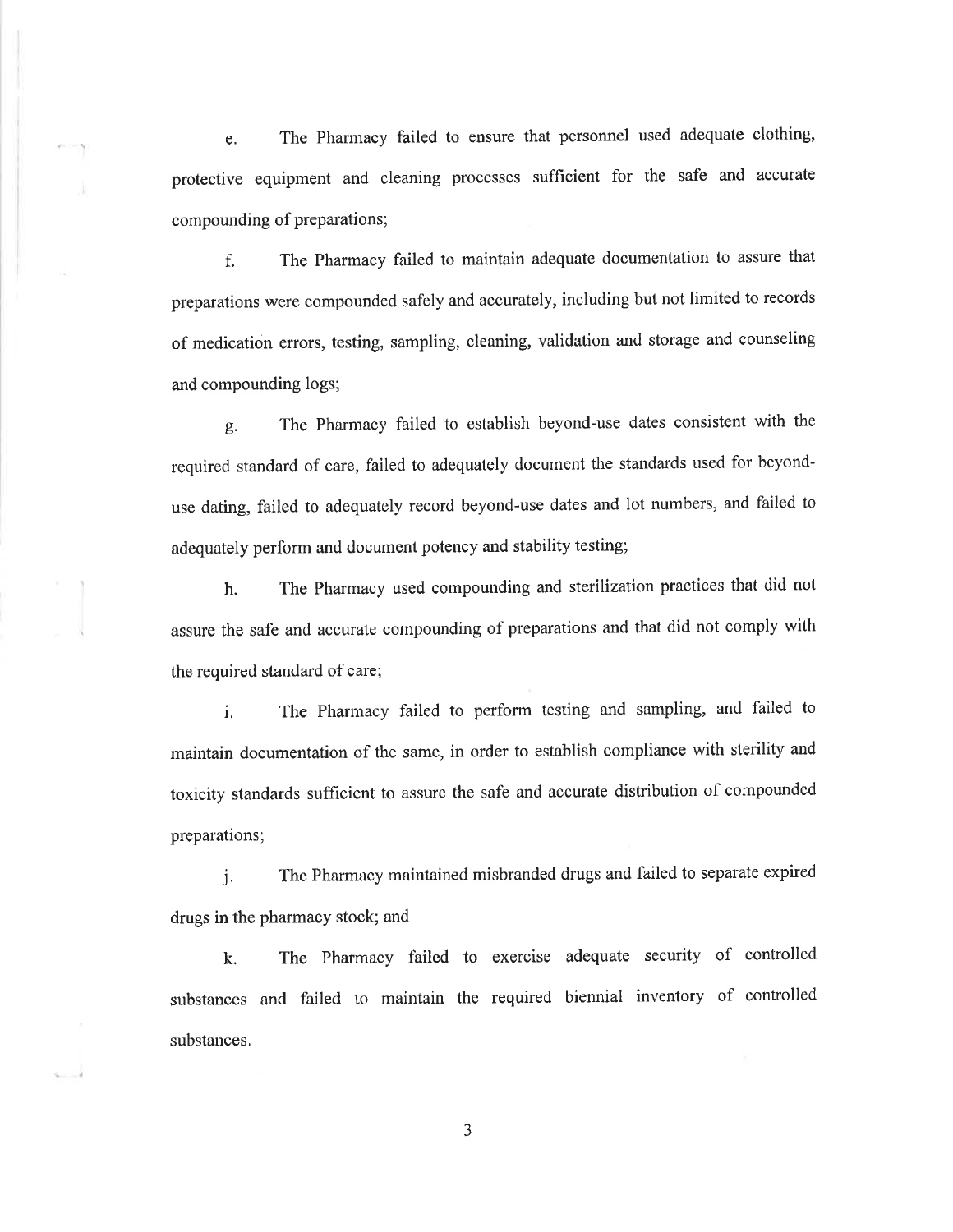4. Between January l,2Q0g and June 26,2014, the Pharmacy engaged in dispensing into the states and territories of Alabama, California, Colorado, the District of Columbia, Florida, Georgia, Illinois, Indiana, Kentucky, Louisiana, Maryland, Michigan, Minnesota, Mississippi, Missouri, New Hampshire, New Jersey, New York, Ohio, South Carolina, Tennessee, Virginia and Wisconsin without holding pharmacy permits in those states, without holding sterile compounding permits when required, and without its pharmacist-manager holding a license in those states in which he was required to do so.

5. These findings are more specifically described in the following documents that were attached to the Notice of Prehearing Conference, which are incorporated herein by reference, and which describe the nature of the Pharmacy's actions:

a. <sup>A</sup>Board Pharmacy Inspection Report dated February 18, 2014; and

b. A Board Compounding Pharmacy Inspection Report dated February 18, 2014.

6. The Board has received no evidence of any contamination in the Pharmacy's sterile compounded products or injury to any patient. No patient or prescriber has complained to the Board or otherwise reported any issues with any of the Pharmacy's sterile compounded products.

7. Upon notice by the Board during the February 18, 2014 inspection, the Pharmacy immediately agreed to suspend all sterile compounding. Furthermore, on February 27, 2014, the pharmacy submitted a corrective action plan in which it committed to certain changes, including discontinuing all sterile compounding, The Board has received no evidence that the Pharmacy has not followed its corrective action plan.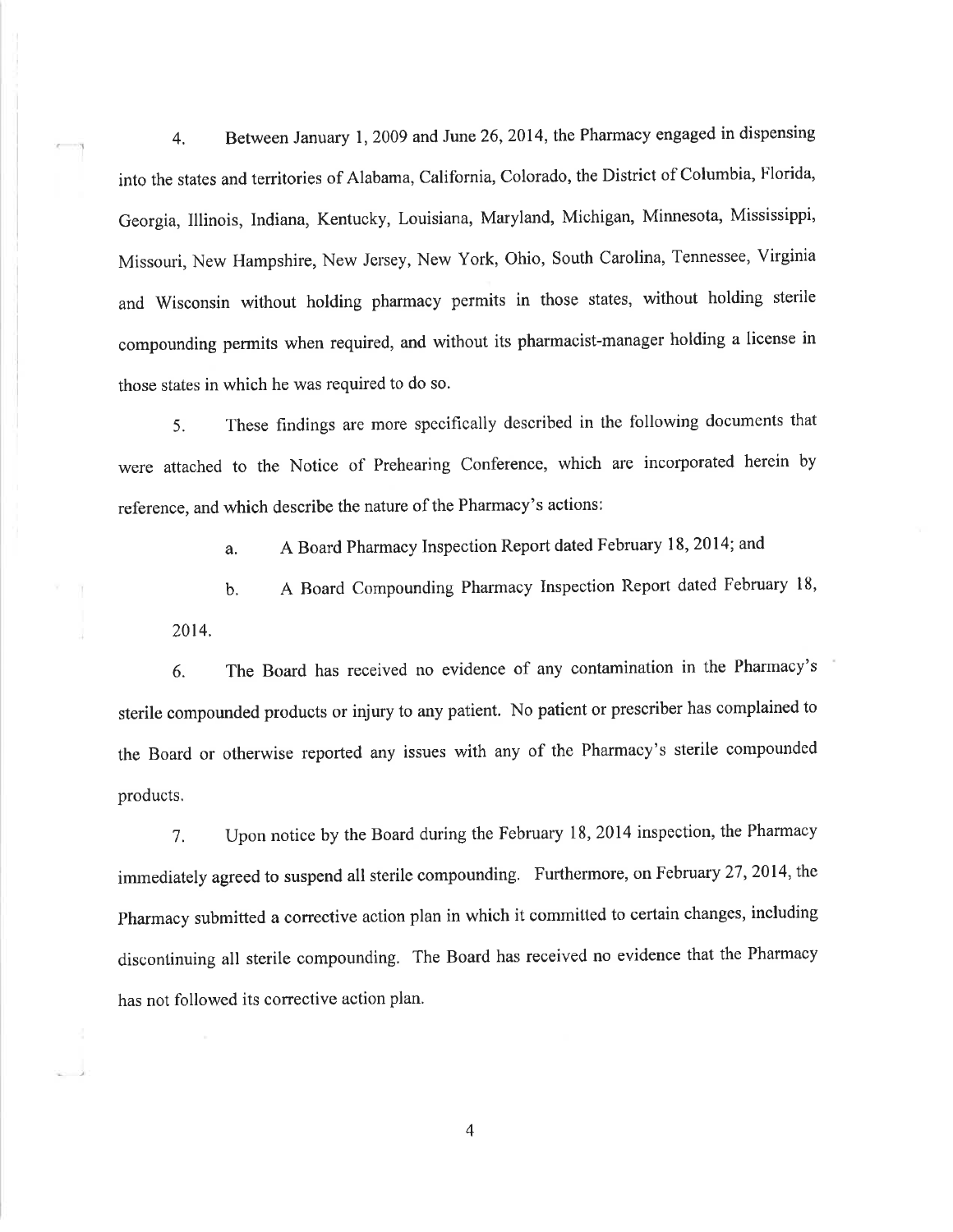#### **CONCLUSIONS OF LAW**

All parties are properly before the Board, and the Board has jurisdiction over 1. Respondent and the subject matter of this proceeding.

Respondent's conduct, as set out in the findings of fact and conclusions of law 2. above, constitutes grounds for discipline pursuant to North Carolina General Statutes § 90-85.38(b) because Respondent's acts were in violation of North Carolina General Statutes §§ 90-85.15A(b), 90-85.26(b), 90-85.29, 90-85.40(b) and (f), 90-85.47, 106-122, 106-133, 106-134 and 106-134.1; 21 NCAC 46 .1601(a), 46 .1804(a), 46 .1810, 46 .2501, 46 .2502(a), (g) and (k), 46 .2804, 46 .2804, 46 .2804, 46 .2805, 46 .2806 and 46 .2808; 21 U.S.C. §§ 331, 351(a), (b) and (c) and 352(f); 21 C.F.R. §§ 201.17, 201.18, 211.28, 211.42, 211.113, 211.165, 211.166, 211.167, 1301.75 and 1304.11; Ala. Code § 34-23-31; Ala. Admin. Code r. 680-X-2-.07; Cal. Bus. & Prof. Code §§ 4112, 4120 and 4127.2; Colo. Rev. Stat. § 12-42.5-130; D.C. Mun. Regs. tit. 22, § B1903; Fla. Stat. ch. 465.0156; Fla. Amin. Code Ann. r. 64B16-28.100; Ga. Code Ann. § 26-4-114.1; 225 Ill. Comp. Stat. § 85/16a; Ind. Code § 25-26-17-3; Ky. Rev. Stat. Ann. § 315.0351; 201 Ky. Admin. Regs. 2:205; La. Rev. Stat. Ann. § 37:1232; La. Admin. Code tit. 46, LII.2301; Md. Code Ann. Health Occ. §§ 12-403, 12-4A-02; Mich. Comp. Laws § 333.17748; Minn. Stat. § 151.19; Minn. R. 6800.0300 and 6800.0350; Miss. Code Ann. § 73-21-106; Miss. Reg. 50-018-301; Mo. Rev. Stat. § 338.220; 20 Mo. Code Regs. Ann. §§ 2220-2.010, 2220-2.020 and 2220-2.025; N.H. Rev. Stat. Ann. § 318:37; N.H. Code Admin. R. Ann. Ph., Chapter 900; N.J. Stat. Ann. § 45:14-73, N.J. Admin. Code tit. 13, §§ 39-4.20 and 39-11.3; N.Y. Educ. Law § 6808-b; N.Y. Comp. Codes R. & Regs., tit. 8, § 63.8; Ohio Rev. Code Ann. §§ 4729.54 and 4729.55; Ohio Admin. Code § 4729-10-02; S.C. Code Ann. §§ 40-43-83 and 40-43-86; Tenn. Code Ann. § 63-10-210; Tenn. Comp. R. & Regs.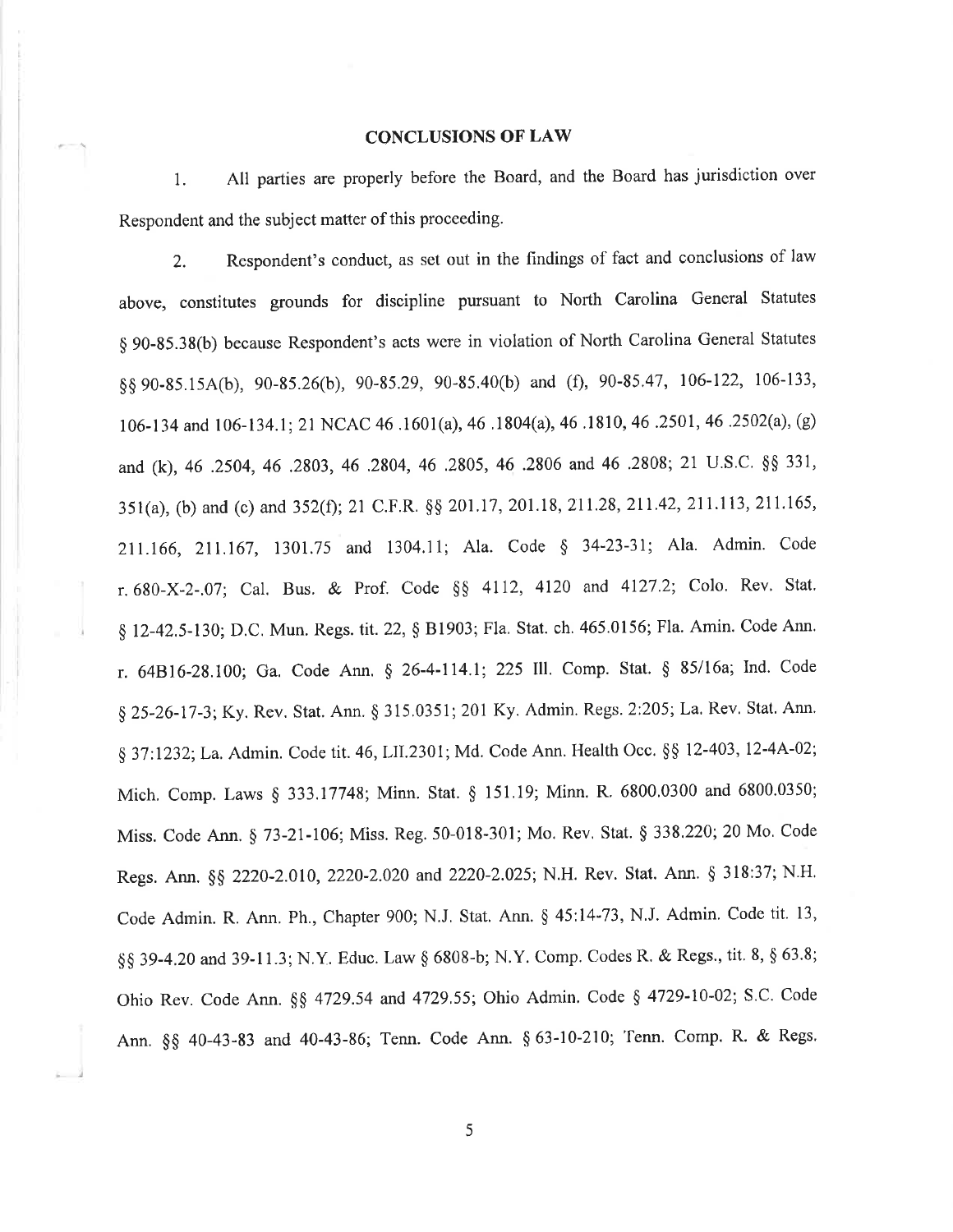1140-01-.08; Va. Code Ann. §§ 54.1-3434.1 and 54.1-3434.2; Wis. Stat. § 450.065; and Wis. Admin. Code Phar. 6,01.

3. Respondent admits that the conduct in this matter constitutes sufficient grounds for disciplinary action on its permit under North Carolina General Statutes \$ 90-85.38(b).

#### CONCLUSIONS REGARDING DISCIPLINE

Based upon the foregoing Findings of Fact and Conclusions of Law, and with the consent of the Respondent,IT IS THEREFORE ORDERED that:

l. The permit of Respondent Pharmacy on the Park, Inc. (Pcrmit No. 7593) is hereby SUSPENDED for a period of FIVE (5) YEARS. The suspension is stayed for a period of FIVE (5) YEARS from the date that this Order is accepted by the Board, upon the following conditions:

a. Respondent shall not prepare or dispense any sterile compounded drugs preparations;

b. Respondent shall not prepare or dispense any non-sterile compounded drug preparations until approved in the sole discretion of the Executive Director, following one or more inspections of Respondent;

c, Respondent shall not ship, mail or deliver in any manner any drug, device or medical equipment into any other jurisdiction without obtaining all required permits, registration and licenses;

d. Within 15 days after this Consent Order is accepted by the Board, Samuel E, Lowman (License No. 5277) shall resign as pharmacist-manager of Pharmacy on the Park, Inc,, and a replacement pharmacist-manager shall sign the permit indicating his or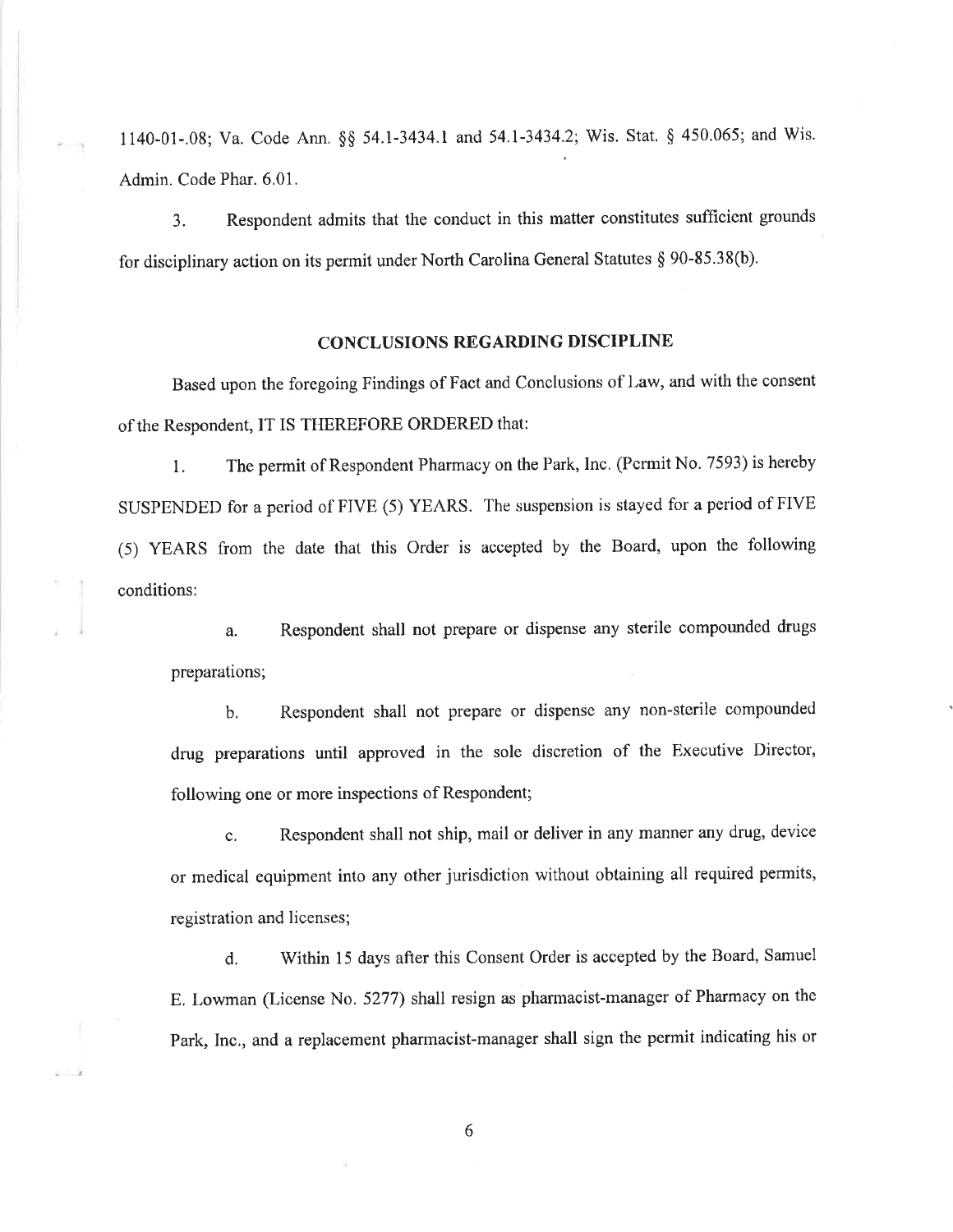her service as pharmacist-manager, and that permit shall be received in the office of the Board. Samuel E. Lowman shall not serve as pharmacist-manager for a period of ONE (l) YEAR from the time that the permit of Pharmacy on the Park, Inc. is received in the office of the Board indicating the replacement pharmacist-manager;

e, For so long as Samuel E, Lowman (License No. 5277) is an ownet, officer, director or employee of Respondent, he shall remain in compliance with the terms of his Consent Order accepted contemporaneously hereto;

f. Respondent shall violate no laws governing the practice of pharmacy or the distribution of drugs (including, but not limited to, laws of the State of North Carolina and all other jurisdictions);

g. Respondent shall violate no rules or regulations of the Board; and

h. Respondent shall cooperate with the Board, its attorneys, investigators, and other representatives in any investigation or inspection.

Z. If Respondent fails to comply with any terms or conditions of this Consent Order, the stay of Respondent's suspension shall be terminated and Respondent may be subject to additional disciplinary action by the Board.

3. The restrictions in Paragraph 1(a), (b) and (c) shall survive the period during which Respondent's suspension is stayed and shall be permanent restrictions on Respondent's permit, unless and until lifted by future order of the Board.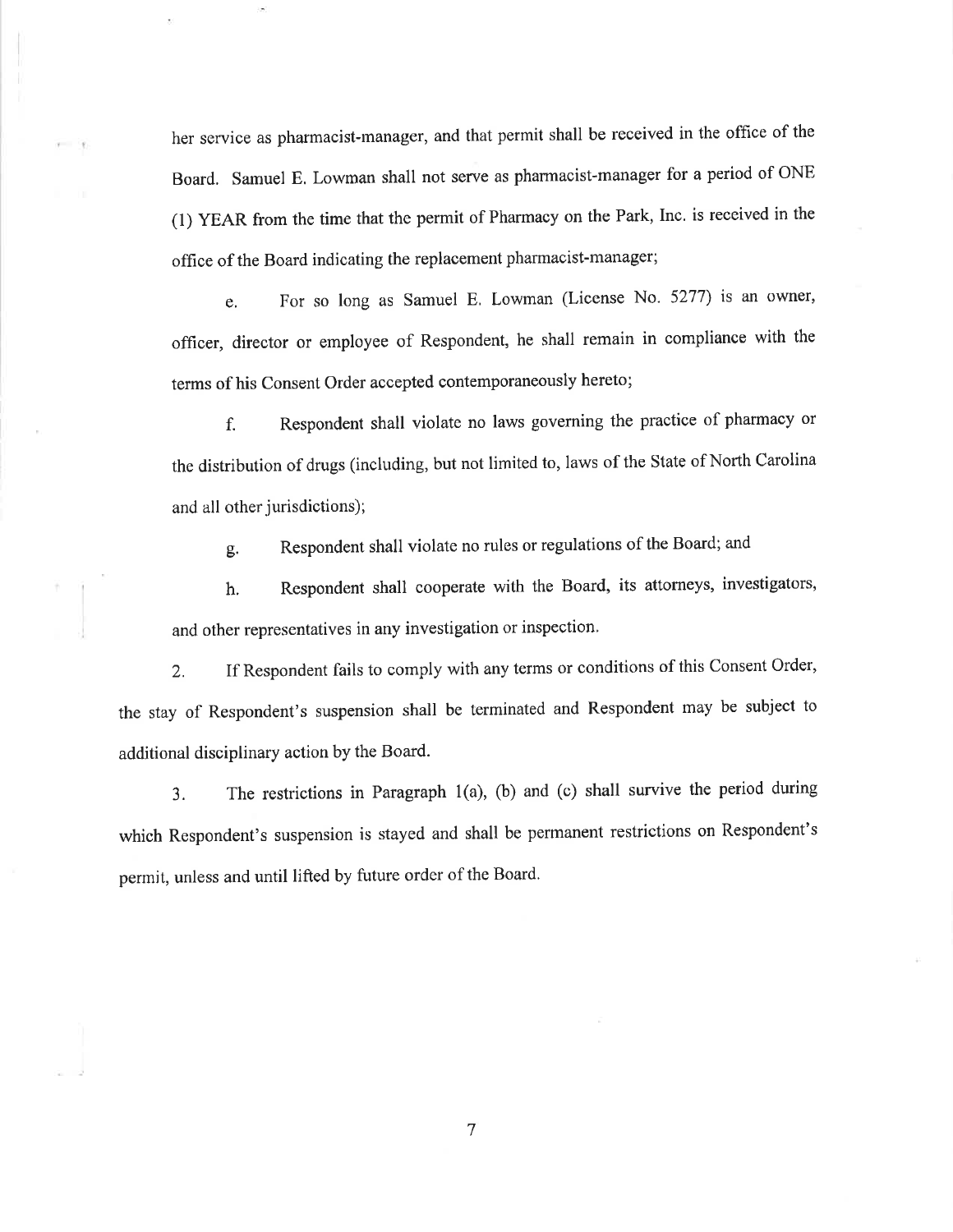This the 21st day of October 2014.

NORTH CAROLINA BOARD OF PHARMACY

By: 8 Jack W. Campbell, IV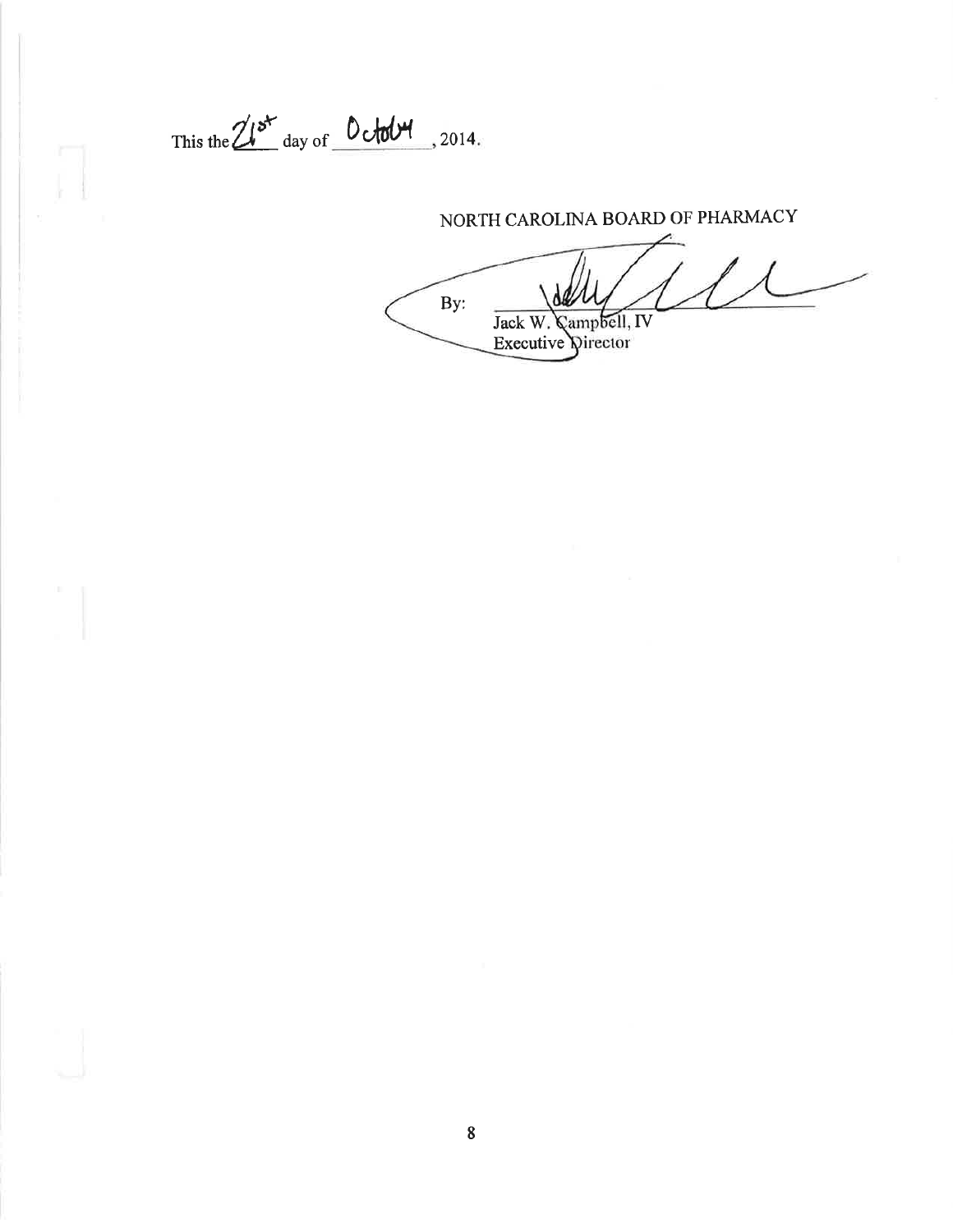Pharmacy on the Park, Inc., the holder of permit number 7593, has full knowledge that it has the right to a formal hearing, at which it would have the right to be represented at its expense by counsel, in this matter. The undersigned freely, knowingly and voluntarily waives such right by entering into this Consent Order.

The undersigned understands and agrees that by entering into this Consent Order, it certifies that it has read the foregoing Consent Order and that it voluntarily consents to the terms and conditions set forth therein and relinquishes any right to judicial review of Board actions which may be taken concerning this matter.

The undersigned further understands that should it violate the terms and conditions of this Consent Order, the Board may take additional disciplinary action.

The undersigned understands and agrees that this Consent Order will not become effective unless and until approved by the Board.

The undersigned understands that it has the right to have counsel of its choice review and advise it with respect to its rights and this Consent Order, and represents that it enters this Consent Order after consultation with its counsel or after knowingly and voluntarily choosing not to consult with counsel. The undersigned certifies that its agent executing this Consent Order is duly authorized to accept the Consent Order on behalf of Stewart Pharmaceuticals, Inc. and to bind the permit holder.

### ACCEPTED AND CONSENTED TO BY:

PHARMACY ON THE PARK, INC. (Permit No. 7593) Date  $|b|1|1$ AUTTER UMMULU **IMPING** Title: